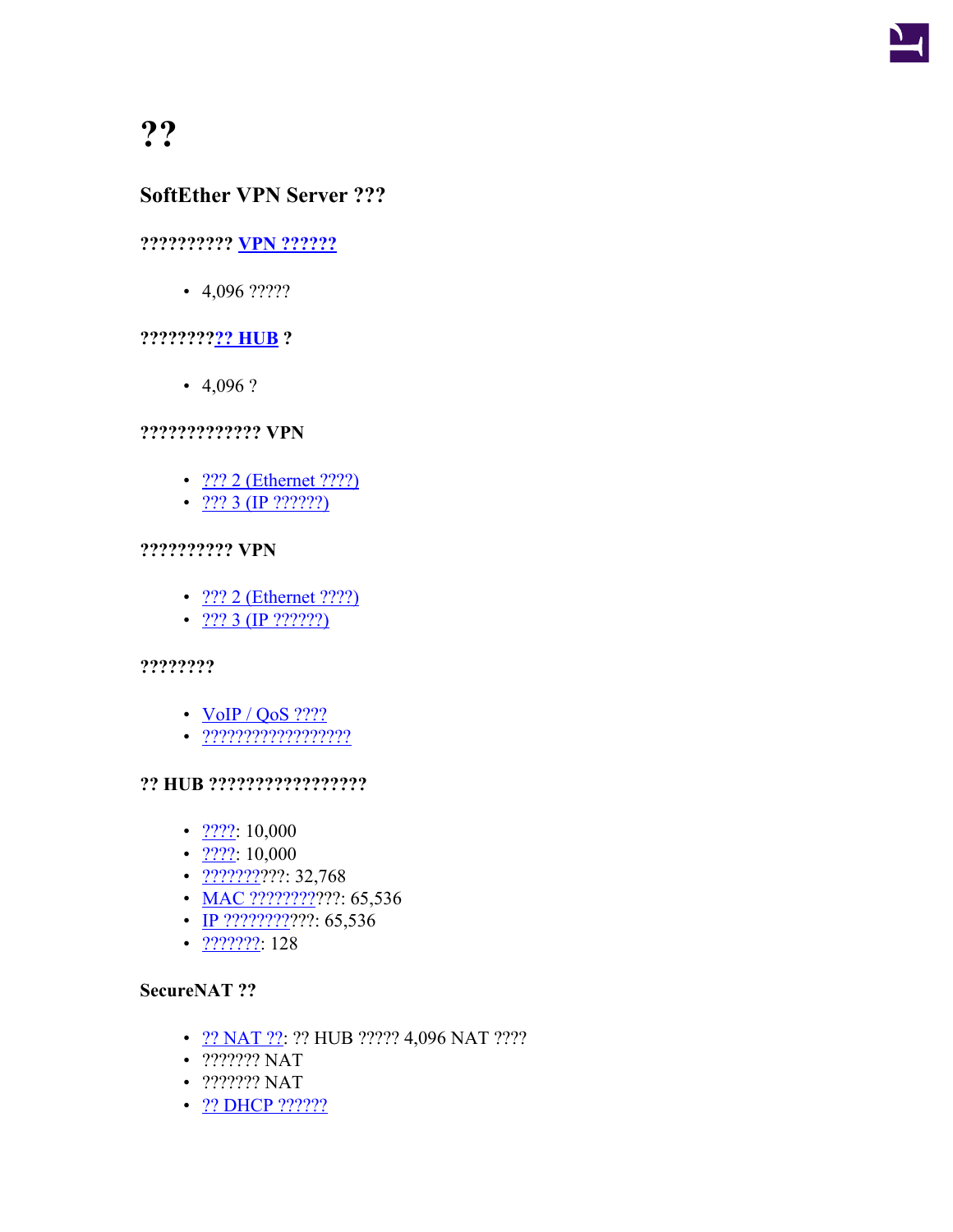### **????(HA)????????**

- [???????????:](https://ja.softether.org/4-docs/1-manual/3/3.9) 64
- [?????????](https://ja.softether.org/4-docs/1-manual/A/10.8)
- ??????????????????????????
- ??????????????????????????????? HUB ?????
- [????????????????????](https://ja.softether.org/4-docs/1-manual/1/1.7)

#### **????????**

- ????????? [RADIUS ?? / NT ???? ?? / Active Directory](https://ja.softether.org/4-docs/1-manual/2/2.2)
- ??????????????[???????????](https://ja.softether.org/4-docs/1-manual/3/3.5#3.5.9_Security_Policies)????
- ?? HUB ???[????????](https://ja.softether.org/4-docs/1-manual/3/3.A)
- [?????????](https://ja.softether.org/4-docs/1-manual/3/3.2)?????????????
- [??????????](https://ja.softether.org/1-features/5._%E7%B0%A1%E5%8D%98%E3%81%AA%E3%82%A4%E3%83%B3%E3%82%B9%E3%83%88%E3%83%BC%E3%83%AB%E3%81%A8%E7%AE%A1%E7%90%86#5.7._User-mode_Install)???????????????????????
- DoS ??(SYN Flood ??)??????????

### **????**

- Windows ? GUI ?? [VPN ???????????](https://ja.softether.org/1-features/5._%E7%B0%A1%E5%8D%98%E3%81%AA%E3%82%A4%E3%83%B3%E3%82%B9%E3%83%88%E3%83%BC%E3%83%AB%E3%81%A8%E7%AE%A1%E7%90%86#5.5._GUI_Management_Tools)?
- CUI ??<u>[?????????????????\(vpncmd\)](https://ja.softether.org/4-docs/1-manual/6)</u>
- syslog ?????????
- [VPN ?????????????](https://ja.softether.org/4-docs/1-manual/3/3.3#3.3.6_Listener_Ports)??

# **SoftEther VPN Server????????VPN??????**

- [SoftEther VPN ????? \(Ethernet over HTTPS\)](https://ja.softether.org/1-features/1._%E6%A5%B5%E3%82%81%E3%81%A6%E5%BC%B7%E5%8A%9B%E3%81%AA_VPN_%E6%8E%A5%E7%B6%9A%E6%80%A7)
- [OpenVPN \(L3](https://ja.softether.org/1-features/1._%E6%A5%B5%E3%82%81%E3%81%A6%E5%BC%B7%E5%8A%9B%E3%81%AA_VPN_%E6%8E%A5%E7%B6%9A%E6%80%A7#Support_OpenVPN_Protocol) ???? L2 ???)
- [L2TP/IPsec](https://ja.softether.org/4-docs/2-howto/L2TP_IPsec_Setup_Guide)
- [MS-SSTP \(Microsoft Secure Socket Tunneling Protocol\)](https://ja.softether.org/1-features/1._%E6%A5%B5%E3%82%81%E3%81%A6%E5%BC%B7%E5%8A%9B%E3%81%AA_VPN_%E6%8E%A5%E7%B6%9A%E6%80%A7#Support_Microsoft_SSTP_VPN_Protocol)
- [L2TPv3/IPsec](https://ja.softether.org/4-docs/2-howto/Other_VPN_Appliance_Setup_Guide/6)
- EtherIP/IPsec

## **SoftEther VPN ????????**

- ???????????: [??????](https://ja.softether.org/1-features/2._%E3%83%AC%E3%82%A4%E3%83%A4_2_Ethernet_%E3%83%99%E3%83%BC%E3%82%B9%E3%81%AE_VPN)
- VPN ???????????(??): TLS 1.0, 1.1, 1.2, 1.3
- VPN ??????????(??): TCP/IP ? UDP/IP ??? (IPv4 ??? IPv6 ?)
- $????$ :
- TLS 1.3 ?????????
- ?????: zlib
- ??????: 128bit
- ??????: ?????HTTP over SSL Protocol (RFC2818, RFC 5246)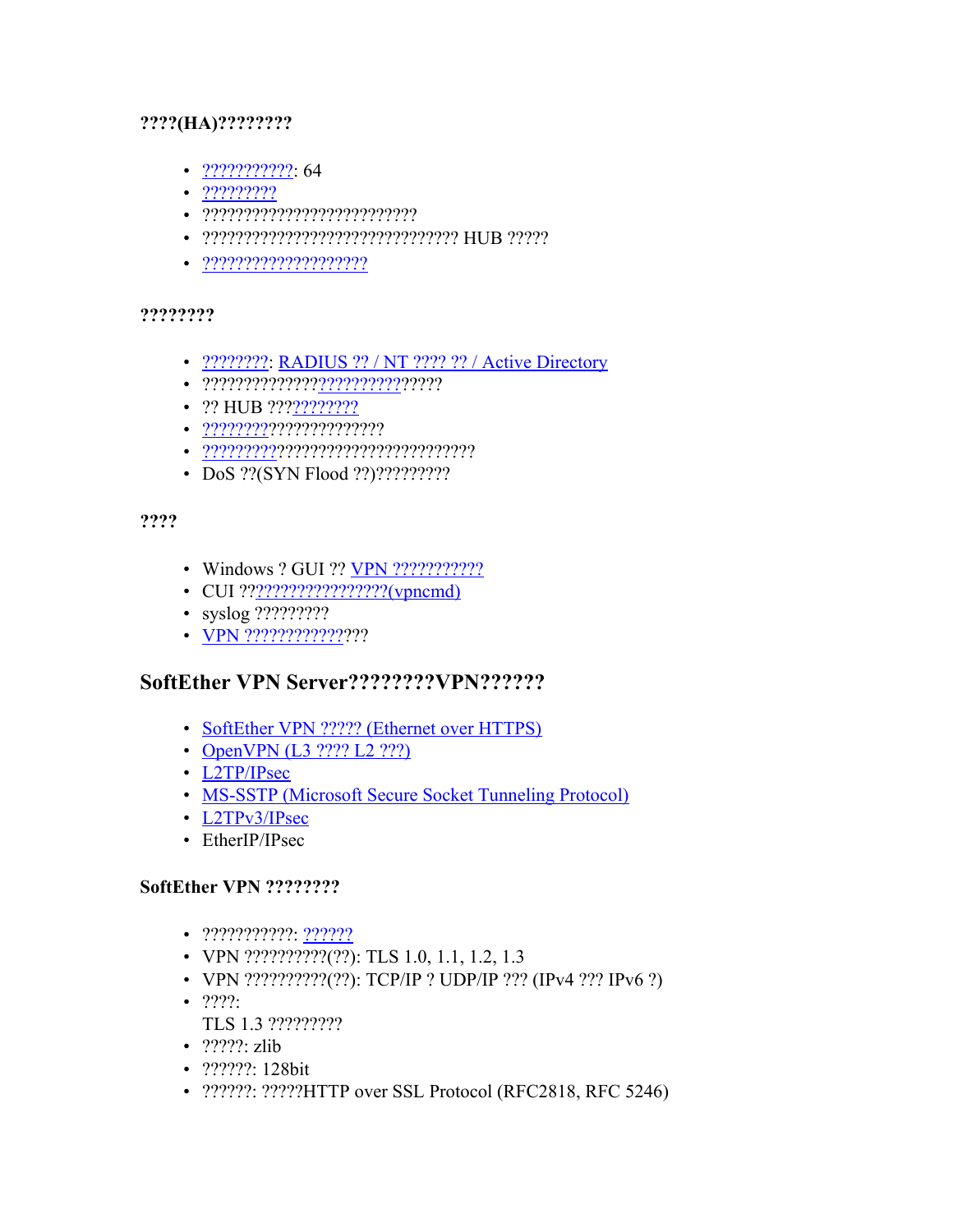- WAN ???: [???? VPN ????????? 1?32 ?](https://ja.softether.org/4-docs/1-manual/2/2.1) TCP ?????
- ????: ??????????????
- ??????: HTTP ????????? [SOCKS ????????](https://ja.softether.org/4-docs/1-manual/4/4.4)
- TCP ???: 443, 992 ??? 5555 (????) [???? TCP ???????????????](https://ja.softether.org/4-docs/1-manual/3/3.3#3.3.6_Listener_Ports)
- NAT ?????:?[NAT-Traversal ???](https://ja.softether.org/1-features/1._%E6%A5%B5%E3%82%81%E3%81%A6%E5%BC%B7%E5%8A%9B%E3%81%AA_VPN_%E6%8E%A5%E7%B6%9A%E6%80%A7#1.5._NAT_Traversal)?????????????. NAT ??????????NAT ?? VPN ?????????????????
- ???????????????: [VPN over ICMP](https://ja.softether.org/1-features/1._%E6%A5%B5%E3%82%81%E3%81%A6%E5%BC%B7%E5%8A%9B%E3%81%AA_VPN_%E6%8E%A5%E7%B6%9A%E6%80%A7#1.6._VPN_over_ICMP.2C_and_VPN_over_DNS_(Awesome!)) (ICMP ??????? VPN ?????) [VPN over DNS](https://ja.softether.org/1-features/1._%E6%A5%B5%E3%82%81%E3%81%A6%E5%BC%B7%E5%8A%9B%E3%81%AA_VPN_%E6%8E%A5%E7%B6%9A%E6%80%A7#1.6._VPN_over_ICMP.2C_and_VPN_over_DNS_(Awesome!)) (DNS ??????? VPN ?????)
- ??????
	- ????
	- ???????
	- RADIUS ?????????
	- NT ????? Active Directory ?????????
	- X.509 RSA PKI ????? (?? VPN ????????????)
	- X.509 RSA PKI ????? (?? PKCS#11 ??????????? USB ???????)
- VPN ??????? Ethernet (IEEE802.3) ???? (?? 1,514 ???????1,518 ???? IEEE802.1Q ???? VLAN)
	- ?? VPN ??????: [SoftEther VPN Client](https://ja.softether.org/4-docs/1-manual/4)
	- ????????? OS: Windows ? Linux
	- ???? VPN ??: ?[???????? VPN,](https://ja.softether.org/4-docs/1-manual/A/10.4) [??? VPN \(L2 ????\)](https://ja.softether.org/4-docs/1-manual/A/10.5) and [????? VPN \(L3 ??????\)](https://ja.softether.org/4-docs/1-manual/A/10.6)

# **SoftEther VPN Server ? L2TP/IPsec ?????????**

- ??????? PAP ??? MS-CHAPv2
- NAT ??????: RFC3947 IPsec over UDP Encapsulation
- ???????: UDP 500 ? UDP 4500
- ?????????: DES-CBC, 3DES-CBC, AES-CBC
- 2????????: MD5 and SHA-1
- ???? Diffie-Hellman ????: MODP 768 (Group 1), MODP 1024 (Group 2) and MODP 1536 (Group 5)
- 2?????? VPN ???????: [Windows](https://ja.softether.org/4-docs/2-howto/L2TP_IPsec_Setup_Guide/4), [Mac,](https://ja.softether.org/4-docs/2-howto/L2TP_IPsec_Setup_Guide/5) [iOS](https://ja.softether.org/4-docs/2-howto/L2TP_IPsec_Setup_Guide/2) ??? [Android](https://ja.softether.org/4-docs/2-howto/L2TP_IPsec_Setup_Guide/3) ??????? VPN ??????
- ?????????????? OS: [Windows,](https://ja.softether.org/4-docs/2-howto/L2TP_IPsec_Setup_Guide/4) [Mac,](https://ja.softether.org/4-docs/2-howto/L2TP_IPsec_Setup_Guide/5) [iOS,](https://ja.softether.org/4-docs/2-howto/L2TP_IPsec_Setup_Guide/2) [Android](https://ja.softether.org/4-docs/2-howto/L2TP_IPsec_Setup_Guide/3) ?????? L2TP ??????????????? OS
- ???? VPN ??: [???????? VPN](https://ja.softether.org/4-docs/2-howto/L2TP_IPsec_Setup_Guide)

## **SoftEther VPN Server ? OpenVPN ?????????**

- [OpenVPN Technologies ????](http://openvpn.net/index.php/open-source.html) ??? OpenVPN ??????
- ?????????: TCP 443, 992 ??? 5555 UDP: 1194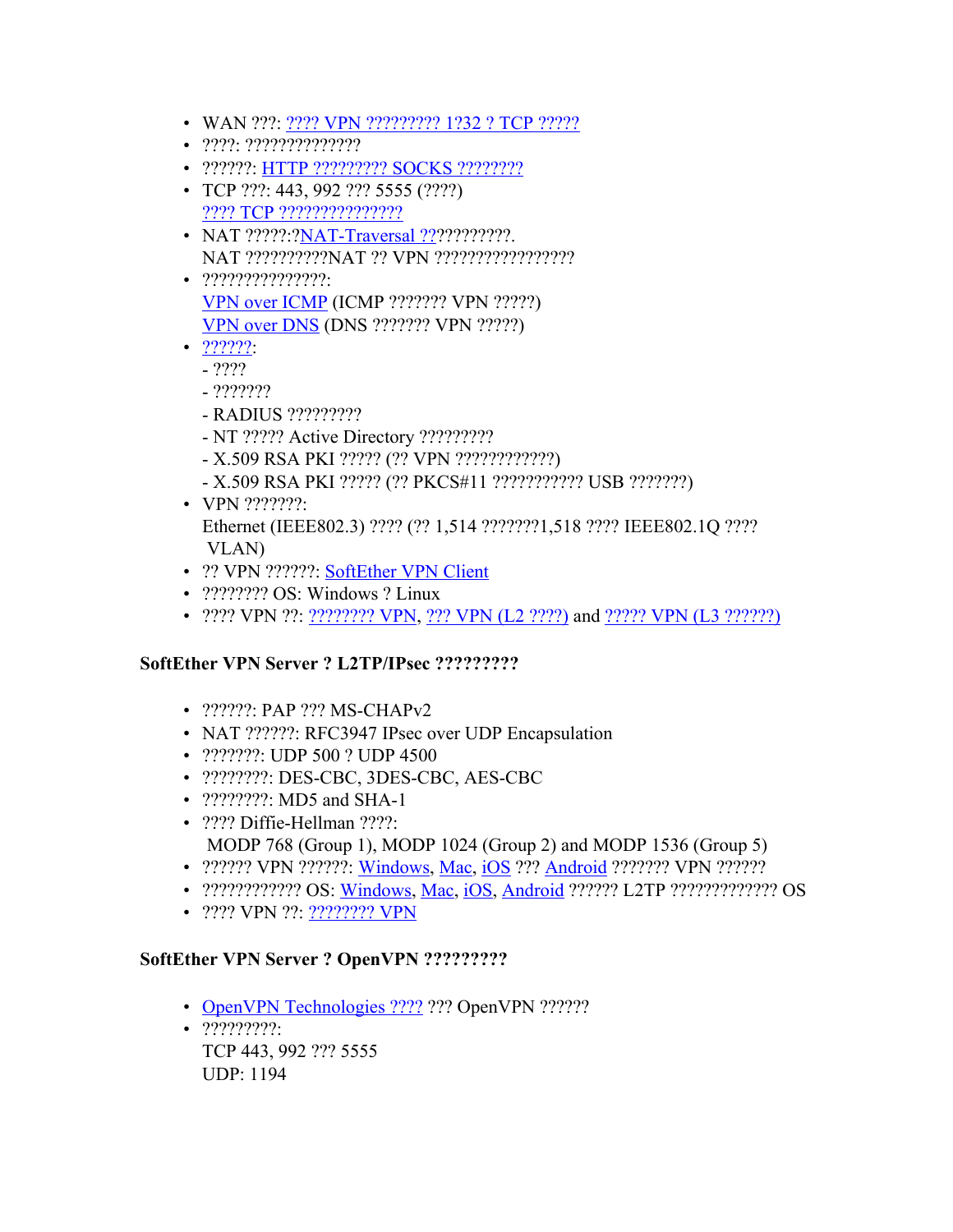$\bullet$  ????????

AES-128-CBC, AES-192-CBC, AES-256-CBC, BF-CBC, CAST-CBC, CAST5-CBC, DES-CBC, DES-EDE-CBC, DES-EDE3-CBC, DESX-CBC, RC2-40-CBC, RC2-64-CBC ??? RC2-CBC

- ?????????: SHA, SHA1, MD5, MD4 ??? RMD160
- ?????: L2 (????) ??? L3 (??????)
- ??????????????: [OpenVPN for PC \(Windows, Mac, Linux\)](http://openvpn.net/index.php/open-source/downloads.html) ??? [OpenVPN Connect](https://itunes.apple.com/us/app/openvpn-connect/id590379981) by OpenVPN Technologies, Inc.
- ????????????? OS: [Windows,](http://openvpn.net/index.php/open-source/downloads.html) [Linux](http://openvpn.net/index.php/open-source/downloads.html), [Mac,](http://code.google.com/p/tunnelblick/) [iOS](https://itunes.apple.com/us/app/openvpn-connect/id590379981) and [Android](https://play.google.com/store/apps/details?id=net.openvpn.privatetunnel)
- ???? VPN ??: ???????? VPN, ????? VPN (L2 ????) ??? ????? VPN (L3 ??????)

# **SoftEther VPN Server ? SSTP ?????????**

- [Microsoft's Windows Server 2008 R2 / 2012 ? SSTP ?????](http://technet.microsoft.com/en-us/library/cc731352(v=ws.10).aspx)?????.
- ???????: PAP and MS-CHAPv2
- TLS ??????????: TLS 1.3 ?????????
- ?????????????: Windows Vista, 7, 8, 10, 11, RT ????? VPN ?????????
- ???????????? OS: Windows Vista, 7, 8, 10, 11, RT, Server 2008, Server 2008 R2, Server 2012
- ???? VPN ??: ???????? VPN

# **L2TPv3 Server Function Specifications on SoftEther VPN Server**

- [Cisco ? L2TPv3 ????? VPN ?????](https://ja.softether.org/4-docs/2-howto/Other_VPN_Appliance_Setup_Guide/6/why)?????
- NAT ??????: RFC3947 IPsec over UDP Encapsulation
- ????????: UDP 500 ??? UDP 4500
- ????????: DES-CBC, 3DES-CBC, AES-CBC
- ????????: MD5 ??? SHA-1
- ???? Diffie-Hellman ????: MODP 768 (Group 1), MODP 1024 (Group 2) ??? MODP 1536 (Group 5)
- ???? VPN ??: ????? VPN (L2 ????)
- ??????????????: Cisco IOS ? L2TPv3 VPN Client
- ???????????? OS: Cisco IOS ??????? L2TPv3 ????? OS

## **EtherIP Server Function Specifications on SoftEther VPN Server**

- NAT ??????: RFC3947 IPsec over UDP Encapsulation
- ????????: DES-CBC, 3DES-CBC, AES-CBC
- ????????: UDP 500 ??? UDP 4500Supported Hashes:
- ?????????: MD5 and SHA-1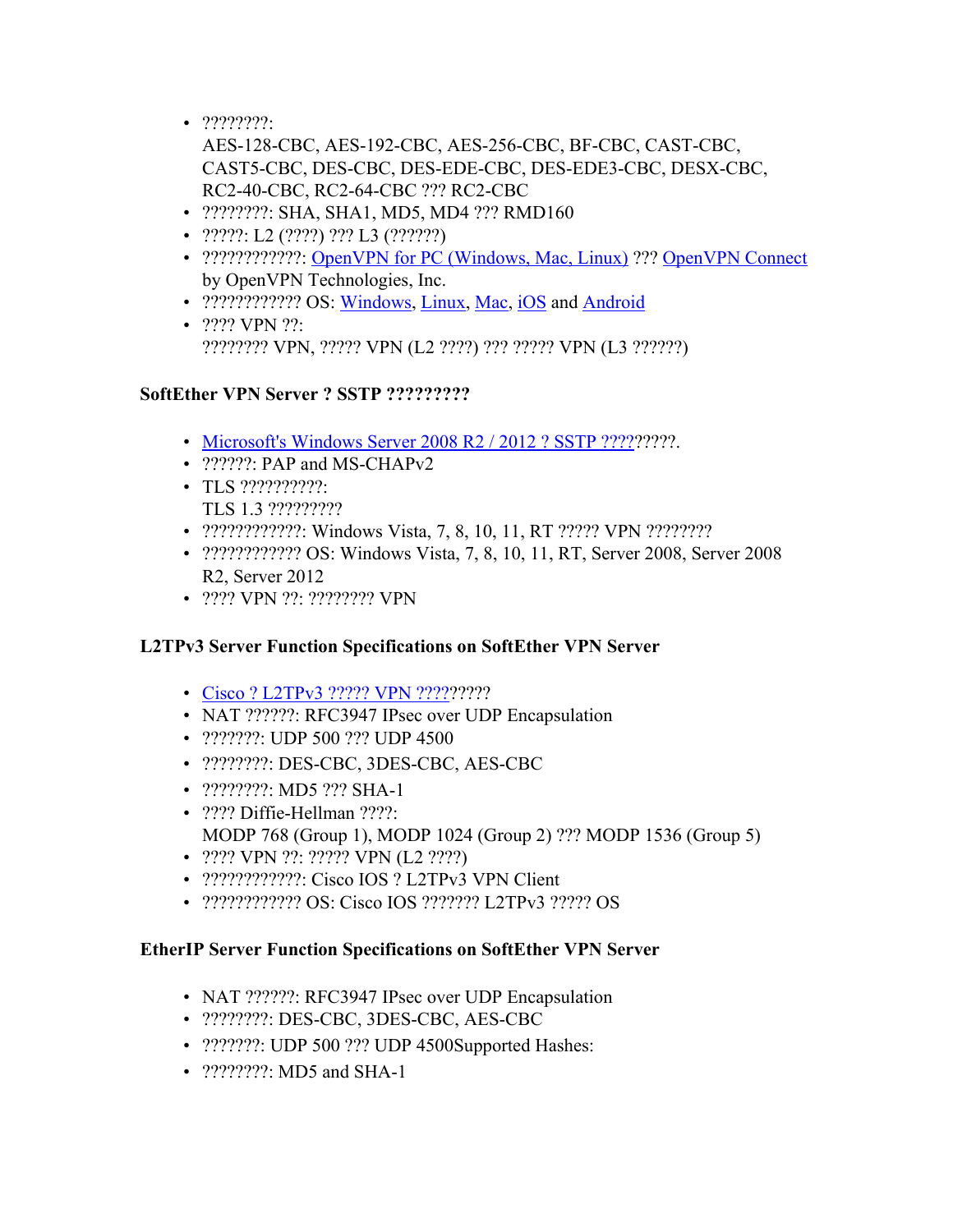- ???? Diffie-Hellman ????: MODP 768 (Group 1), MODP 1024 (Group 2) ??? MODP 1536 (Group 5)
- ???? VPN ??: Site-to-Site VPN (L2-Bridging)
- ??????????????: EtherIP VPN Client
- ????????????????? OS: EtherIP ??? OS

**????**

# **?? OS**

- **Windows (32bit, 64bit)** Windows 98 / 98 SE / ME / NT 4.0 SP6a / 2000 SP4 / XP SP2, SP3 / Server 2003 SP2 / Vista SP1, SP2 / Server 2008 SP1, SP2 / Hyper-V Server 2008 / 7 SP1 / Server 2008 R2 SP1 / Hyper-V Server 2008 R2 / 8 / Server 2012 / Hyper-V Server 2012 / 8.1 / Server 2012 R2 / 10 / Server 2016 / Server 2019 / Server 2022 / 11
- **Linux (32bit, 64bit)**

Linux 2.4, 2.6, 3.x, 4.x

- **Mac OS X (32bit, 64bit)** Mac OS X 10.4 Tiger / 10.5 Leopard / 10.6 Snow Leopard / 10.7 Lion / 10.8 Mountain Lion
- **FreeBSD (32bit, 64bit) (?????????)** FreeBSD 5, 6, 7, 8, 9
- **Solaris (32bit, 64bit) (?????????)** Solaris 8, 9, 10, 11

# **???? CPU ???????**

- **Windows** Intel x86 (32bit), Intel x64 (64bit)
- **Linux**

Intel x86 (32bit), Intel x64 (64bit), PowerPC (32bit), ARM EABI (32bit), ARM legacy ABI (32bit), MIPS Little-Endian (32bit), Arm64 (64bit)

• **Mac OS X**

Intel x86 (32bit), Intel x64 (64bit), PowerPC (32bit), PowerPC G5 (64bit)